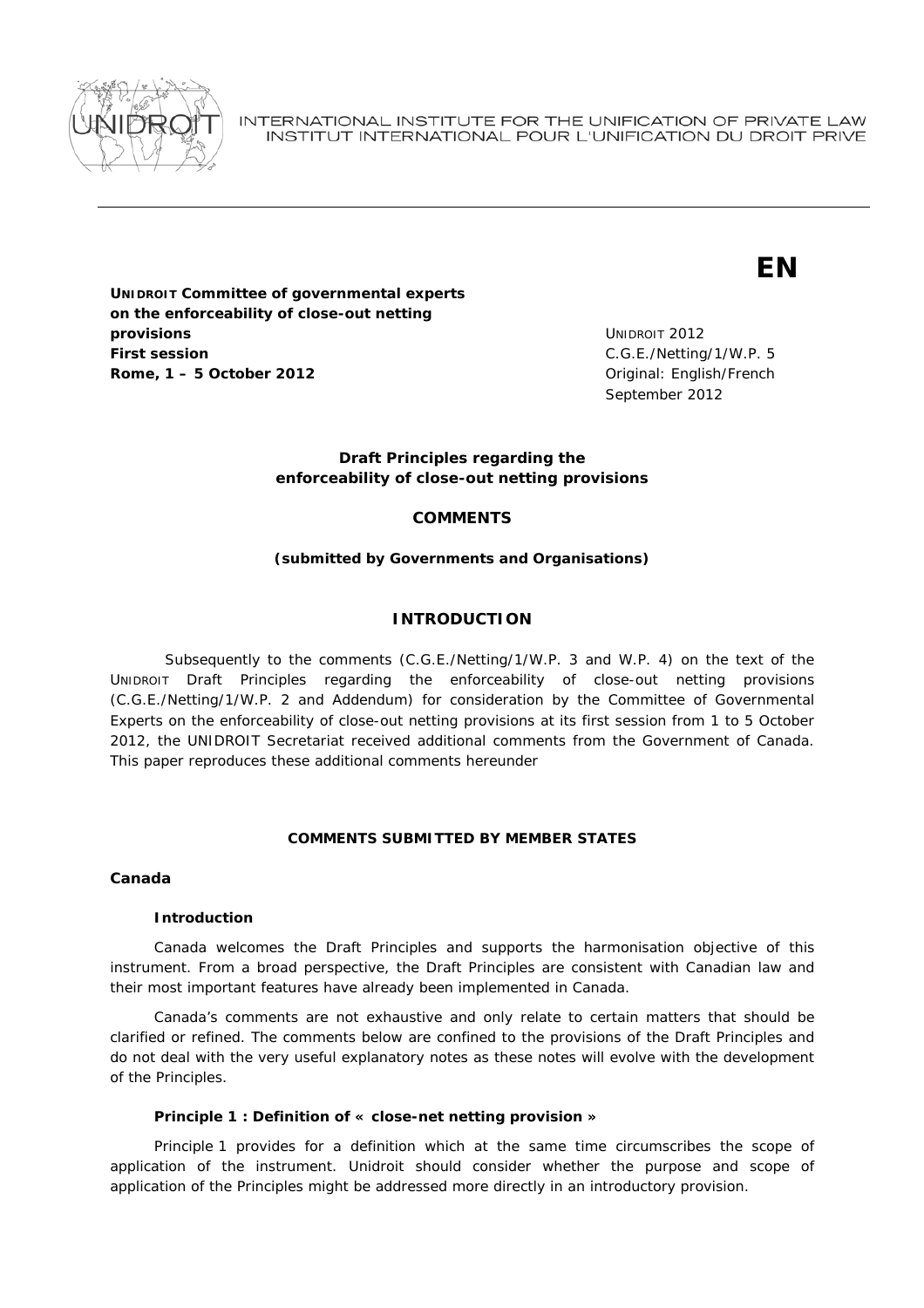We note that the definition in Principle 1 is confined to the netting of obligations after the occurrence of a predefined event. In a clearing and settlement system, there are rules providing for the continuous novation and netting throughout the day of transactions between the participants with the central counterparty becoming the counterparty to each participant. Close-out will only occur at a later stage, for example, upon the default of a participant. For the close-out netting between the central counterparty and a participant to be effective, the novation of the obligations preceding the close-out must also be valid and effective. Consideration should be given to the legal recognition of the novation process.

In another vein, we believe that the French language version of the term "close-out netting" should be replaced by "résiliation-compensation" as suggested by France in document C.G.E./Netting/1/W.P.4. The current term "compensation avec déchéance du terme" does not fully convey the termination feature of close-out netting

#### **Principle 2: Definition of "eligible party"**

The definition of eligible party should be broad enough to accommodate any entity which might not be a "person" under the laws of the applicable legal system but which could be a market participant (e.g. a trust). Paragraph 2a) appears too restrictive in that it contemplates that apart from a legal person only a partnership or an unincorporated association may be an eligible party.

In this regard, we note that paragraph 2c) applies only to a "person" and, on a literal reading, would only permit the designation of a natural person: paragraph 2a) already applies to any "person other than a natural person". Thus, an entity not covered by paragraph 2b) which is not a person could not be designated under paragraph 2c).

### **Principle 3: Definition of "eligible obligation"**

The definition includes "title transfer collateral arrangements" but makes no mention of a security interest. In order to be neutral and to accommodate various legal systems, security interests in collateral should also be captured. First, the collateral taker has an obligation to redeliver the collateral upon satisfaction of the secured obligations and that obligation is capable of being subject to close-out netting; many agreements used in the market provide for the close-out netting of financial assets held under a security interest. Second, in some legal systems (such as under the laws of the Canadian provinces), title transfer collateral arrangements are generally treated as security interests or, at least, are subject to secured transactions law rules; Unidroit should therefore use a more generic term to describe an arrangement whereby collateral is used as a security device.

It is not clear that contracts for the clearing or settlement of securities and other financial instruments are covered by the definition. This should be clarified. We also wonder if mention should be made of master agreements relating to obligations listed in Principle 3.

#### **Principles 4-6 on formal requirements for close-out netting provisions**

If the intent is that an agreement providing for the close-out netting of collateral is effective without the need to fulfill secured transactions law perfection requirements, it is unclear whether the reference to "any formal act" is sufficient to exclude control, filing or registration requirements. The policy for the exclusion should however be considered further.

### **Principle 7: Enforceability of close-out netting**

Whether the protection from fraudulent preferences (paragraph 7c)iv) should apply in all circumstances needs to be considered further. There is a good policy reason for conferring protection where the absence of protection may create a systemic risk (e.g. obligations under a clearing and settlement system).